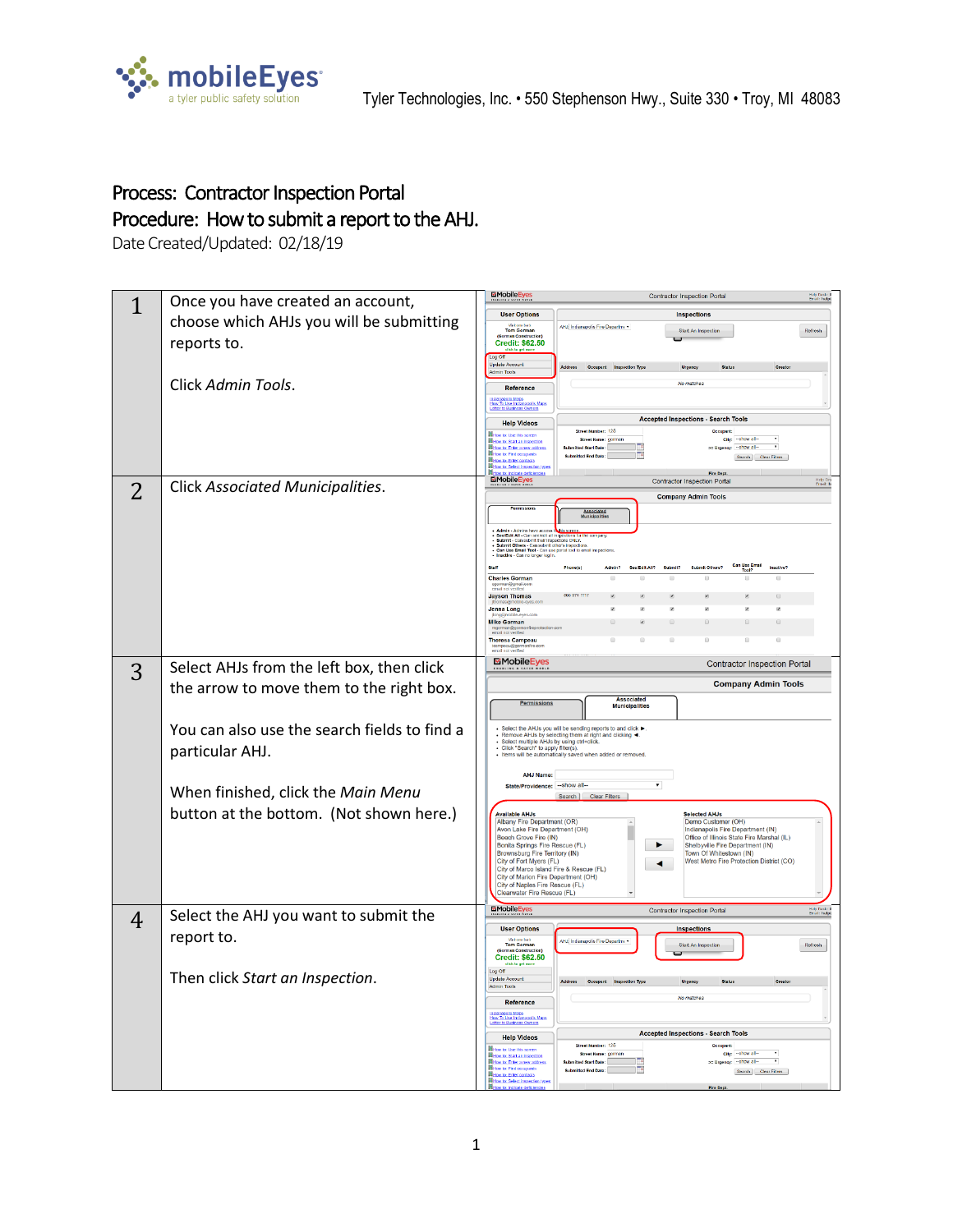

|   | Step $1$ – Search for the address of the     | Inspection - Step 1a (Select Address)                                                                                                                                                                                                                            |
|---|----------------------------------------------|------------------------------------------------------------------------------------------------------------------------------------------------------------------------------------------------------------------------------------------------------------------|
| 5 |                                              | 4. Inspection Type<br>5. ReviewPrintSubmit<br>3. Contact Information<br>2. Occupant                                                                                                                                                                              |
|   | inspection. This searches the AHJ's          | Numbe<br>(OPTIONAL)<br><b>Street Nam</b><br>Street Name Suggesti                                                                                                                                                                                                 |
|   | database of addresses.                       | earch: 125<br>Gorman Avenue<br>Gorman Boulevard<br>Gorman Street<br>Gorman Avenue                                                                                                                                                                                |
|   |                                              | <b>Required field</b><br><b>Find Matches</b><br>Clear                                                                                                                                                                                                            |
|   | Tip: Search for the address number first.    |                                                                                                                                                                                                                                                                  |
|   | Then add a portion of the street name to     | Gorman Avenue<br>48089<br>Soloct                                                                                                                                                                                                                                 |
|   | narrow it down, if necessary. As you type    |                                                                                                                                                                                                                                                                  |
|   | the street name, street matches will         |                                                                                                                                                                                                                                                                  |
|   | appear. Click on the street match to         |                                                                                                                                                                                                                                                                  |
|   | trigger the search. Or click Find Matches.   | Lcan't find the Job-Site Address<br>Search Other Associated AHJs<br>Main Menu                                                                                                                                                                                    |
|   |                                              | Inspection - Step 1a (Select Address)                                                                                                                                                                                                                            |
| 6 | If you don't find the address, click I can't | 4 Inspection Type<br>5. ReviewPrintSubmi                                                                                                                                                                                                                         |
|   | find the Job-Site Address. Follow the        | <b>Street</b><br><b>(OPTIONAL)</b><br><b>Street Name St</b>                                                                                                                                                                                                      |
|   | instructions to enter the address.           | No suggestions<br>Search: 125<br>marsh                                                                                                                                                                                                                           |
|   |                                              | Required field<br>Find Matches<br>Clear                                                                                                                                                                                                                          |
|   |                                              | Zip Cod                                                                                                                                                                                                                                                          |
|   |                                              | No matches                                                                                                                                                                                                                                                       |
|   |                                              |                                                                                                                                                                                                                                                                  |
|   |                                              |                                                                                                                                                                                                                                                                  |
|   |                                              | <b>Search Other Associated AHJs</b>                                                                                                                                                                                                                              |
|   |                                              | Main Menu<br>I can't find the Job-Site Address<br><b>EmobileEye</b><br><b>Contractor Inspection Portal</b>                                                                                                                                                       |
| 7 | Step 2 - Find the occupant.                  | Inspection - Step 2a (Select Occupant)                                                                                                                                                                                                                           |
|   |                                              | 4. Inspection Ivoc                                                                                                                                                                                                                                               |
|   | Multi-tenant buildings - Select the          | Occupants at: 125 Gorman Avenue<br>If the inspection was performed on the structure and not a specific occupant, select (or create) the 'shell' occupant                                                                                                         |
|   | Building Shell occupant if the inspection    | Create building shell for                                                                                                                                                                                                                                        |
|   | was for the building and not a particular    | Suite<br><b>CommiRes</b><br>Occupant<br><b>Building Shell</b><br>Commercia<br>Select Sher                                                                                                                                                                        |
|   | tenant space.                                | Public Hydrant 502<br>Commercia<br>Select                                                                                                                                                                                                                        |
|   |                                              | <b>Gorman Shopping Plaza</b><br>Subway<br>120<br>Commercia<br>Select<br>120<br>Jorman Shopping Plaza<br>Unknown<br>Commercia<br>Select<br>VACANT<br>Commercia<br>orman Shopping Plaza                                                                            |
|   | If there is no Building Shell occupant,      | Select                                                                                                                                                                                                                                                           |
|   | follow the instructions to create it.        | I can't find the Occupan<br>I want to try and find an existing address<br>Main Menu                                                                                                                                                                              |
|   | Step 3 - Select your main contact.           | <b>MobileEyes</b><br>Contractor Inspection Portal                                                                                                                                                                                                                |
| 8 |                                              | Inspection - Step 3 (Contact Information)                                                                                                                                                                                                                        |
|   | If you don't see your main contact, click    | 5. Review/PinniSubmi<br>Choose the main customer contact.                                                                                                                                                                                                        |
|   | I can't find the Contact. Follow the         | <b>Current Contacts:</b> Acme Property Mgmt<br>Select                                                                                                                                                                                                            |
|   |                                              |                                                                                                                                                                                                                                                                  |
|   | instructions to enter the contact            |                                                                                                                                                                                                                                                                  |
|   | information.                                 | I can't find the Contact<br>Main Menu                                                                                                                                                                                                                            |
| 9 | Step 4 - Select the date the inspection      | <b>EMobileEyes</b><br><b>Contractor Inspection Portal</b>                                                                                                                                                                                                        |
|   | was done.                                    | Inspection - Step 4 (Inspection Type)<br>5. RevewPrint/Submit                                                                                                                                                                                                    |
|   |                                              | • Inspection Date: 8/29/2018     Today   Clear                                                                                                                                                                                                                   |
|   | Select the systems inspected.                | Deficiencies?<br>Inspection Types: E Sprinkler System<br>El Impairment El Critical El Non-critical El None -none-<br>None -none-<br>Critical<br>Alarm System<br>Impairment<br>Non-critical                                                                       |
|   |                                              | <b>III</b> Non-critical<br>Kitchen Hood System<br>$\Box$ Critical<br>El None 10000<br>Impairment<br>Non-critical<br>None 10006<br>Standpipe System<br>Critical<br>Impairment<br>$\subseteq$ Fire Pump<br>El Impairment C Critical El Non-critical El None -none- |
|   | For each system, indicate whether there      | None -none-<br>Rackflow Prevention Device<br>Critical<br>III Non-critical<br>Impairment<br>Ronardical<br>None -none-<br>Private Hydrants/Service Mains<br>Critical<br>Impairment<br>Clean Arrest Sv<br>$-0000$                                                   |
|   |                                              | $\Box$ Impairment $\Box$ Critical $\Box$ Non-critical $\Box$ None -none-<br>Extinguishers<br>Ansul System<br>Critical<br>Non-critical<br>None -none-<br>Impairment                                                                                               |
|   | were deficiencies. If there were, indicate   | El Impairment El Critical El Non-critical El None -none-<br>Dry Chemical Syster<br>Foam System<br>Critical III Non-critical<br>None -none<br>Impairment                                                                                                          |
|   | the level of severity.                       | $\label{thm:main} \begin{array}{ll} \textit{if the location where the alarm rings} \\ \textit{has changed, please make a node of} \\ \textit{if in the comments field}. \end{array}$<br><b>General Comments:</b>                                                 |
|   |                                              |                                                                                                                                                                                                                                                                  |